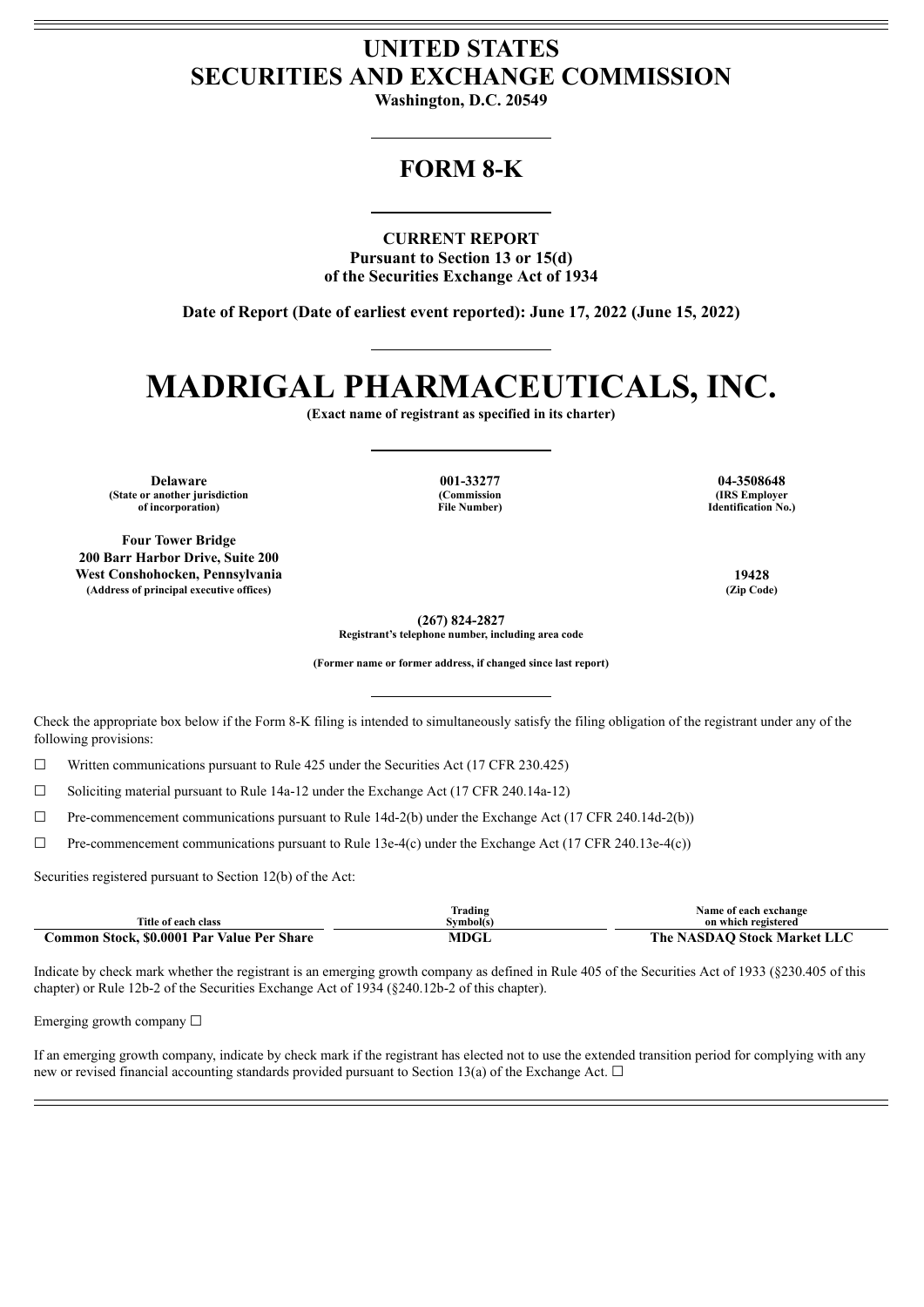#### **Item 5.07 Submission of Matters to a Vote of Security Holders.**

(a) 2022 Annual Meeting of Stockholders

The Company held the Annual Meeting on a virtual basis via internet at 9:00 a.m., Eastern time, on Wednesday, June 15, 2022. As of April 27, 2022, the record date for the Annual Meeting, the Company had 17,103,395 shares of its common stock outstanding and entitled to vote, of which 14,783,850 shares of the Company's common stock were present in person or represented by proxy and entitled to vote, constituting a quorum, at the Annual Meeting.

#### (b) Annual Meeting Voting Results

The following is a brief description of the final voting results for each of the proposals submitted to a vote of the stockholders at the Annual Meeting. These matters are described in more detail in the Proxy Statement filed with the SEC on May 2, 2022.

**Proposal No. 1**: The Company's stockholders elected each of the three Class III nominees named below to serve on the Company's Board of Directors for a three-year term expiring at the Company's 2025 annual meeting of stockholders and until their respective successors are duly elected and qualified.

| <b>Class III Nominee</b> | Votes For  | <b>Votes Withheld</b> | <b>Broker Non-votes</b> |
|--------------------------|------------|-----------------------|-------------------------|
| Keith Gollust            | 9.614.291  | 2,151,943             | 3,017,615               |
| Richard Levy, M.D.       | 10,485,539 | .280,695              | 3,017,615               |
| David Milligan, Ph.D.    | 11,649,813 | 116.421               | 3,017,615               |

**Proposal No. 2**: The Company's stockholders ratified the appointment of PricewaterhouseCoopers LLP as the Company's independent registered public accounting firm for the fiscal year ending December 31, 2022.

| . .               | Against    | votes           | Broker           |
|-------------------|------------|-----------------|------------------|
| Votes For         | Votes      | Abstaining      | <b>Non-Votes</b> |
| $-44$<br>14.<br>. | ۱۵<br>.842 | 05 <sup>6</sup> |                  |

**Proposal No. 3**: The Company's stockholders approved, on an advisory basis (with the affirmative vote of 99.0% of the votes cast FOR), the compensation of the Company's named executive officers as described in the Proxy Statement.

| $\sim$<br>$  -$<br>Votes For                 | . .<br>Against<br>Votes    | ⁄otes<br>Abstaining | <b>Broker Non-Votes</b> |
|----------------------------------------------|----------------------------|---------------------|-------------------------|
| $-0.000$<br>$\sim$ $\sim$<br>h i<br>$\Delta$ | 03 <sup>o</sup><br>111.734 | $\pi$ r c<br>.      | $\mathbf{u}$<br>.613    |